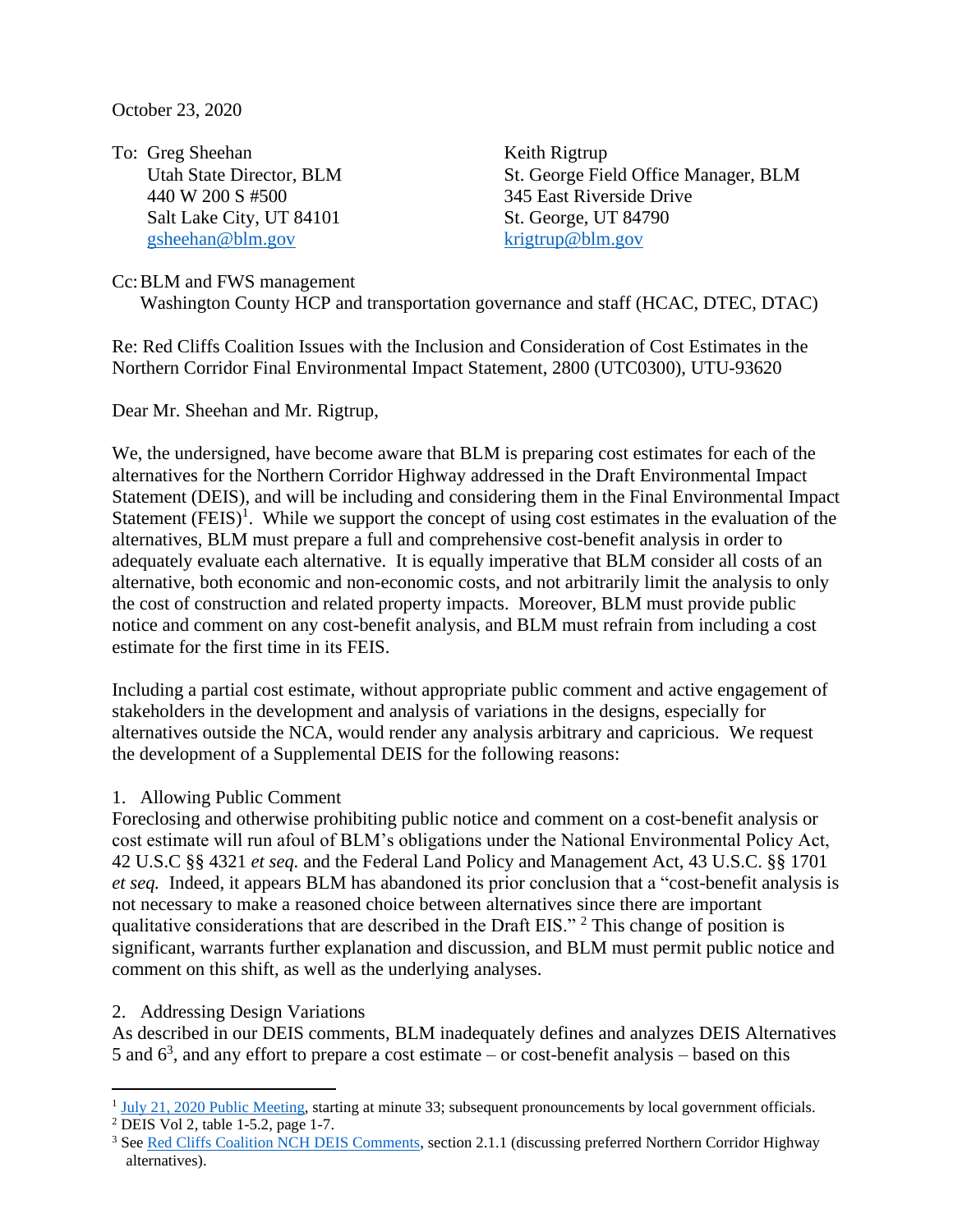inappropriate definition of Alternatives 5 and 6 would be arbitrary and capricious. More specifically, unlike Alternatives 2-4, which are defined in significant detail in the DEIS, Alternatives 5 and 6 are complex with significant variations possible in their detail designs, and the DEIS fails to undertake any serious analysis or effort at examining the scope of variations of each alternative, which will impact and inform the appropriate cost estimate. Fully explicating these alternatives and their variations, and the costs and benefits associated with them, must include full and robust public engagements.

Based on these issues, we dispute the validity of the property impacts and related costs for these alternatives as identified in the DEIS<sup>4</sup>. The DEIS did not describe the precise location, nature or rationale for these impacts, making it extremely difficult for the public to verify or dispute them. Please see the attachment for a description of the issues and the rationale for re-evaluating DEIS Alternative 5's projected property impacts. In an open and transparent engineering process, a design review would be convened with stakeholders to reveal, discuss and resolve these issues. A valid cost estimate is not possible without addressing these variations and issues in such a review.

# 3. Considering All Costs and Benefits

A partial cost estimate limited to direct economic costs related to construction, as we understand as the scope of the information to be added in the FEIS, would present an invalid economic comparison<sup>5</sup>. An economic impact comparison of alternatives should be based on a full costbenefit analysis, including DEIS Alternatives 2-4 tourism/recreation business costs due to degradation of the NCA, ecosystem services costs, DEIS Alternative 6 business benefits due to enhancement of downtown shopping experience, the varying impacts of each alternative to the area's image (environmental destroyer vs. protector), each alternative's varying costs and benefits of traffic relief, and each alternative's varying cost/benefits of cascading traffic impacts.

As previously noted, NEPA requires BLM to prepare a Supplemental DEIS $<sup>6</sup>$  to address the 2020</sup> NCA wildfires' impacts on existing conditions. BLM may include the updated alternatives design and analysis, including a proper cost/benefit analysis, in this same Supplemental DEIS. We are still awaiting BLM's respond to our earlier request for a Supplemental DEIS. Please advise when and whether BLM intends to respond to that request.

Thank you for your consideration of this issue in a timely manner, prior to issuance of the FEIS.

Tom Butine Board President, Conserve Southwest Utah Coordinator, Red Cliffs Conservation Coalition 321 N Mall Dr., Ste B202, St George, UT, 84790 425.893.9781, [tom@conservewswu.org](mailto:tom@conservewswu.org)

<sup>4</sup> DEIS Vol 2 Section 3.26, Table 3.26.6, Alternative 5 Property Impacts, Page 3-168

<sup>&</sup>lt;sup>5</sup> A more complete comparison seems to be required per [BLM Land Use Planning Handbook,](https://www.ntc.blm.gov/krc/uploads/360/4_BLM%20Planning%20Handbook%20H-1601-1.pdf) page 161

<sup>&</sup>lt;sup>6</sup> [Red Cliffs Coalition NCH DEIS Comments,](https://conserveswu.org/wp-content/uploads/2020/09/Red-Cliffs-Conservation-Coalition-NCH-DEIS-Comments.pdf#page=62&zoom=100,92,78) section 2.1.1 on our preferred Northern Corridor Highway alternatives, beginning on page 15.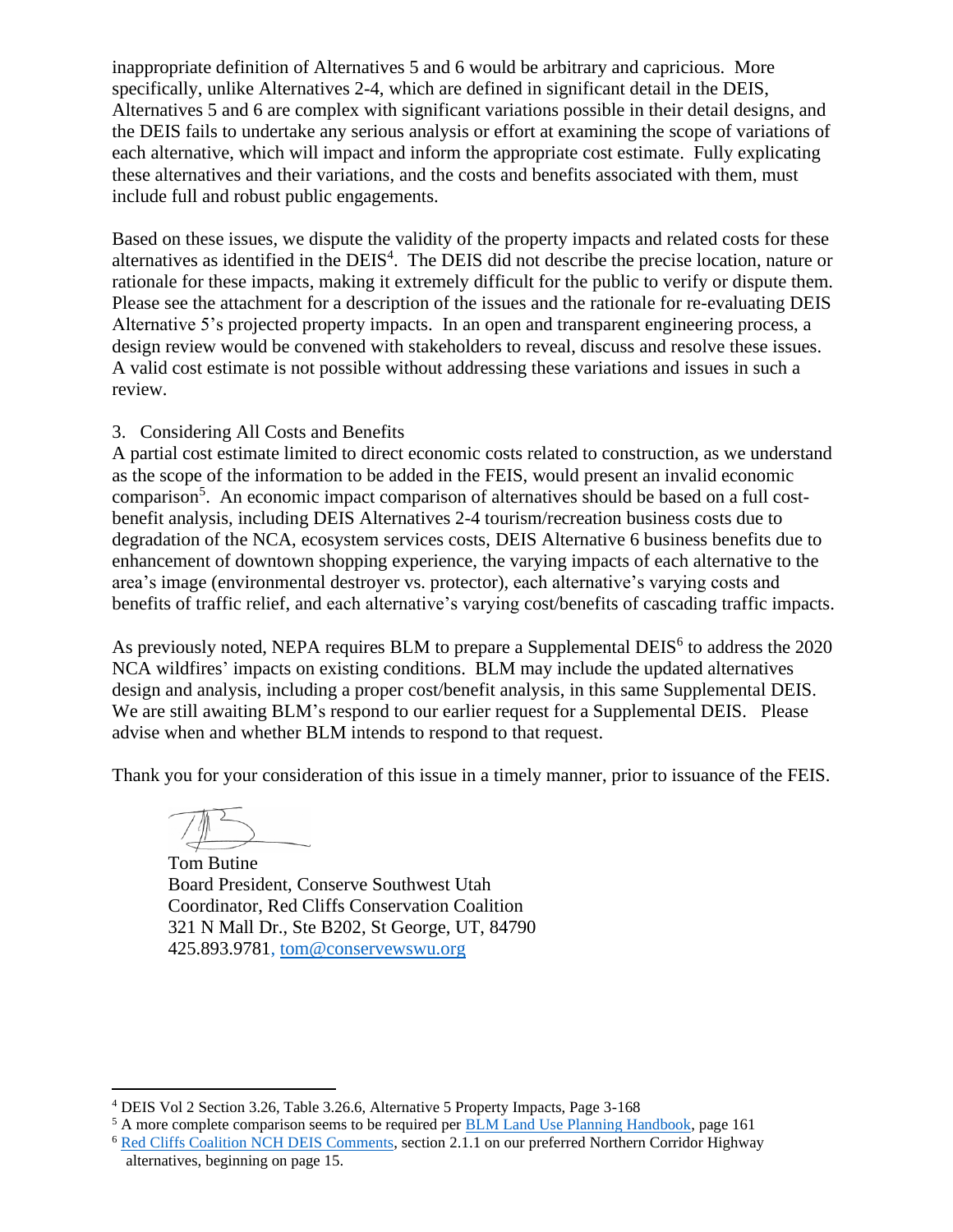### **Red Cliffs Coalition Member Organizations** In alphabetical order

Advocates for the West

Basin and Range Watch

Back Country Horsemen of America - Utah

Center for Biological Diversity

Conservation Lands Foundation

Conserve Southwest Utah

Defenders of Wildlife

Desert Tortoise Council

Friends of the Inyo

Friends of Animals

Great Old Broads for Wilderness - Utah

Sierra Club - Utah

Southern Utah Wilderness Alliance

The Wilderness Society

Utah Audubon Council

Utah Native Plant Society

Western Watersheds Project

WildEarth Guardians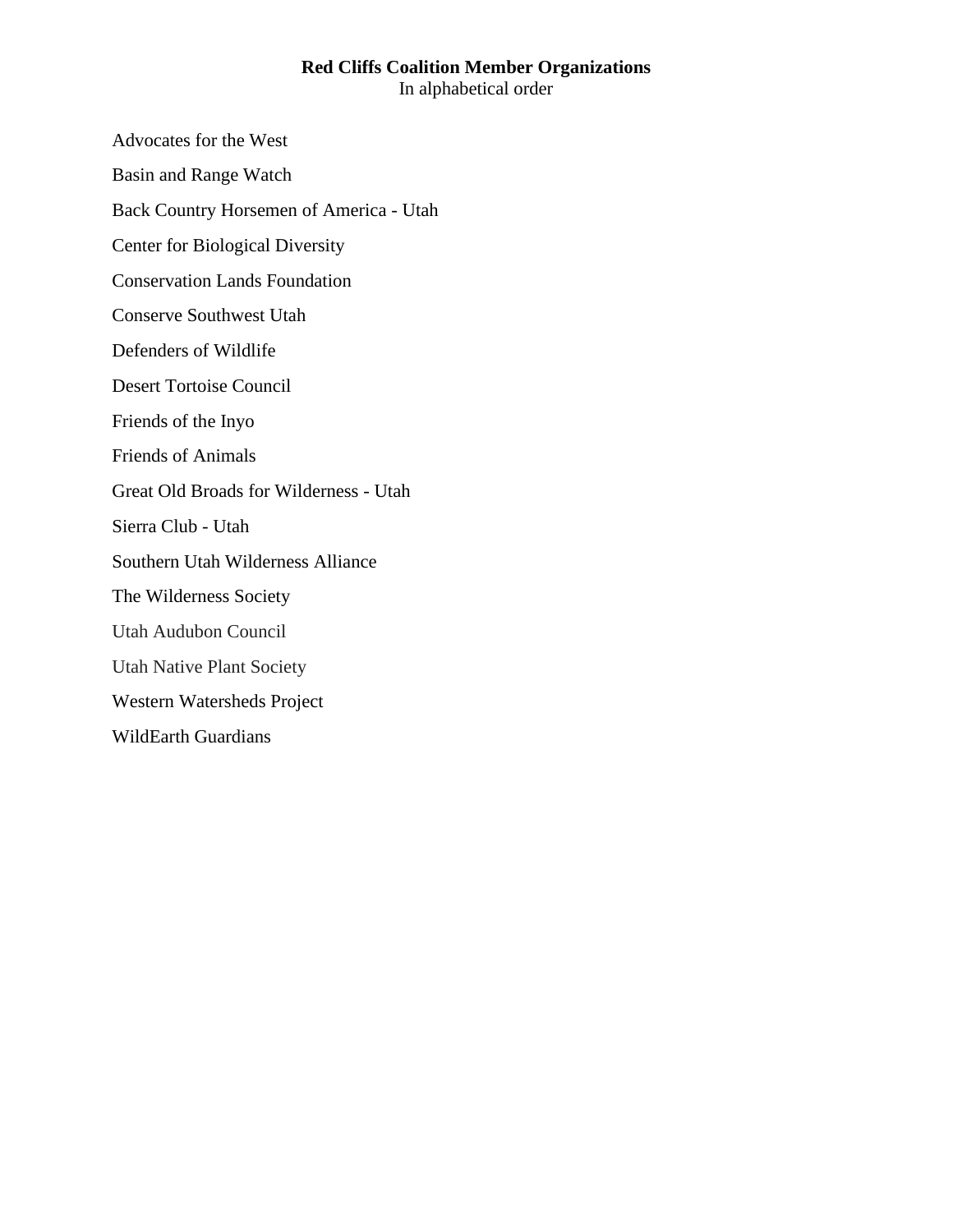### **Cc:**

#### **Agency management**

| Christopher Keleher   | Species Recovery Prm Dir UDWR         | christopherkele |
|-----------------------|---------------------------------------|-----------------|
| Dawna Ferris-Rowley   | Red Cliffs NCA Manager                | d8ferris@blm.g  |
| Callie Goff           | Planning & Env Coordinator            | lgoff@blm.gov   |
| Loretta Markham       | Project Manager, Jacobs Engineering   | Loretta.Markha  |
| Ahmed Mohsen          | <b>Color Country District Manager</b> | amohsen@blm.    |
| Cameron Rognan        | <b>Washington County HCP Admin</b>    | cameron.rognal  |
| Laura Romin           | Deputy Field Supervisor, USFWS        | laura romin@f   |
| Noreen Walsh          | Region 6 Director, USFWS              | Noreen Walsh    |
| Gloria Tibbetts       | BLM_UT_NorthernCorridor@blm.gov       |                 |
| <b>Yvete Converse</b> | yvette_converse@fws.gov               |                 |
|                       |                                       |                 |

copher keleher @utah.gov  $ris@blm.gov$ tta Markham @jacobs.com sen @blm.gov ron rognan @washco.utah.gov  $\text{romin@fws.gov}$ en Walsh@fws.gov

#### **State and County HCP and transportation management, staff, advisors, consultants HCAC**

Chris Blake [ccblake@live.com](mailto:ccblake@live.com) John Bramall [johnbramall@gmail.com](mailto:johnbramall@gmail.com) Chris Keleher [christopherkeleher@utah.gov](mailto:christopherkeleher@utah.gov) Laura Romin Dawna Ferris-Rowley Gregg McArthur [gregg.mcarthur@sgcity.org](mailto:gregg.mcarthur@sgcity.org) Chris Hart [chart@ivins.com](mailto:chart@ivins.com)

#### **DTEC**

Dean Cox, Washington County Commissioner, [dean.cox@washco.utah.gov](mailto:dean.cox@washco.utah.gov) Rick Rosenberg, Mayor, Santa Clara City, [rick@racivil.com](mailto:rick@racivil.com) Jimmie Hughes, St. George City Council Member[, jimmie.hughes@sgcity.org](mailto:jimmie.hughes@sgcity.org) Ken Neilson, Washington City Mayor[, kneilson@washingtoncity.org](mailto:kneilson@washingtoncity.org) Jon Pike, Mayor, City of St. George, [jon.pike@sgcity.org](mailto:jon.pike@sgcity.org) Chris Hart, Mayor, Ivins City, [chrisghart@gmail.com](mailto:chrisghart@gmail.com) Naghi Zeenati, State of Utah Transportation Commissioner, [naghi@realtyexpress.net](mailto:naghi@realtyexpress.net) Michele Randall, St. George City Council Member, michele.randall@sgcity.org John Bramall, Mayor, City of Hurricane, [jbramall@cityofhurricane.com](mailto:jbramall@cityofhurricane.com) Richard Hirschi, Mayor, LaVerkin[, rmhirschi@gmail.com](mailto:rmhirschi@gmail.com) Wayne Peterson, Mayor, Leeds, [mayor@leedstown.org](mailto:mayor@leedstown.org) Lynn Chamberlain, Mayor, Toquerville[, mayorlynn@toquerville.org](mailto:mayorlynn@toquerville.org) Affiliated Agency Representatives Rick Torgerson Director, Region 4, Utah Department of Transportation Steven Call, FHWA, [steven.call@fhwa.dot.gov](mailto:steven.call@fhwa.dot.gov) Myron Lee, DMPO director, [mlee@fivecounty.utah.gov](mailto:mlee@fivecounty.utah.gov)

#### **DTAC**

Chuck Gillette (Chair), Public Works Director, Ivins City, [cgillette@ivins.com](mailto:cgillette@ivins.com) Jack Taylor, Public Works Director, Santa Clara, *jtaylor@sccity.org* Cameron Cutler, Public Works Director, St. George City, [cameron.cutler@sgcity.org](mailto:cameron.cutler@sgcity.org) Mike Shaw, Public Works Director, Washington City, [mshaw@washingtoncity.org](mailto:mshaw@washingtoncity.org) Jay Sandberg, City Engineer, St. George City, [jay.sandberg@sgcity.org](mailto:jay.sandberg@sgcity.org) Monty Thurber, Engineering Associate, St. George City, [monty.thurber@sgcity.org](mailto:monty.thurber@sgcity.org) Kayde Roberts, Program Manager UDOT[, kayderob@utah.gov](mailto:kayderob@utah.gov) Todd Edwards (Vice Chair), Public Works, Washington County, [todd.edwards@washco.utah.gov](mailto:todd.edwards@washco.utah.gov) Arthur LeBaron, Public Works Director, Hurricane City[, arthur@cityofhurricane.com](mailto:arthur@cityofhurricane.com) Wayne Peterson, Mayor, Leeds, [mayor@leedstown.org](mailto:mayor@leedstown.org) Kyle Gubler, LaVerkin City, [Kyle.gubler@laverkincity.org](mailto:Kyle.gubler@laverkincity.org) Ty Bringhurst, City Council, Toquerville City, [tbringhurst79@gmail.com](mailto:tbringhurst79@gmail.com) Affiliated Agency Representatives (Non-Voting) Kelly Lund, Fed. Highway Administration[, kelly.lund@fhwa.dot.gov](mailto:kelly.lund@fhwa.dot.gov) Cameron Cutler, Acting Public Transit Director, St. George City[, cameron.cutler@sgcity.org](mailto:cameron.cutler@sgcity.org) Elden Bingham, Congestion Management Engineer UDOT[, eldenbingham@utah.gov](mailto:eldenbingham@utah.gov)

Amanda Aurora **Project Manager, SWCA** [aaurora@swca.com](mailto:aaurora@swca.com)

Eric Clarke Washington County Attorney [Eric.Clarke@wcattorney.com](mailto:Eric.Clarke@wcattorney.com)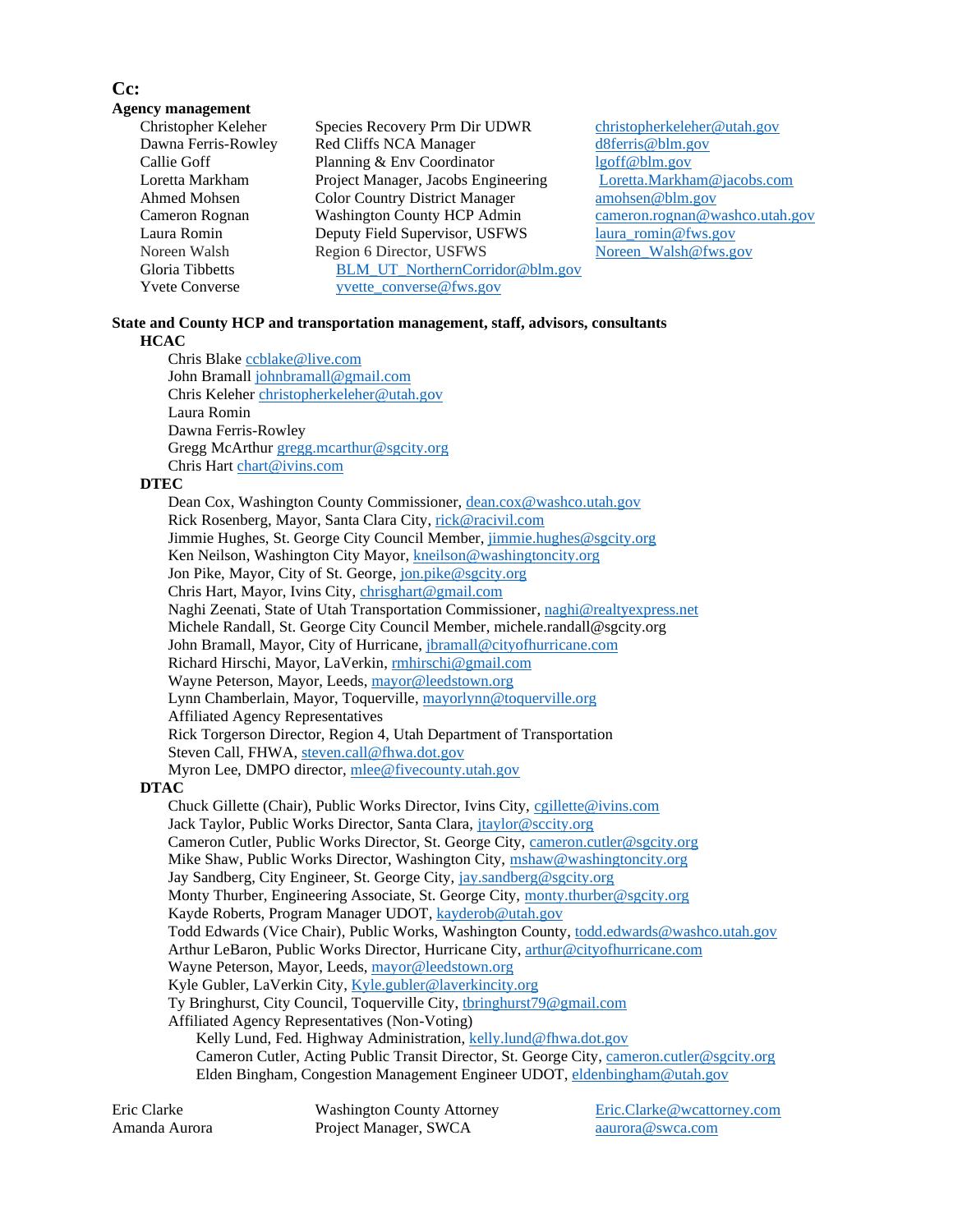[christopherkeleher@utah.gov,](mailto:christopherkeleher@utah.gov) [d8ferris@blm.gov,](mailto:d8ferris@blm.gov) [lgoff@blm.gov,](mailto:lgoff@blm.gov) [Loretta.Markham@jacobs.com,](mailto:Loretta.Markham@jacobs.com) [amohsen@blm.gov,](mailto:amohsen@blm.gov) [cameron.rognan@washco.utah.gov,](mailto:cameron.rognan@washco.utah.gov) [laura\\_romin@fws.gov,](mailto:laura_romin@fws.gov) [Noreen\\_Walsh@fws.gov,](mailto:Noreen_Walsh@fws.gov) [BLM\\_UT\\_NorthernCorridor@blm.gov,](mailto:BLM_UT_NorthernCorridor@blm.gov) [yvette\\_converse@fws.gov](mailto:yvette_converse@fws.gov), [ccblake@live.com](mailto:ccblake@live.com), [johnbramall@gmail.com](mailto:johnbramall@gmail.com), [christopherkeleher@utah.gov](mailto:christopherkeleher@utah.gov), [gregg.mcarthur@sgcity.org](mailto:gregg.mcarthur@sgcity.org), [chart@ivins.com](mailto:chart@ivins.com), [dean.cox@washco.utah.gov,](mailto:dean.cox@washco.utah.gov) [rick@racivil.com,](mailto:rick@racivil.com) [jimmie.hughes@sgcity.org,](mailto:jimmie.hughes@sgcity.org) [kneilson@washingtoncity.org,](mailto:kneilson@washingtoncity.org) [jon.pike@sgcity.org,](mailto:jon.pike@sgcity.org) [chrisghart@gmail.com,](mailto:chrisghart@gmail.com) [naghi@realtyexpress.net,](mailto:naghi@realtyexpress.net) [michele.randall@sgcity.org,](mailto:michele.randall@sgcity.org) [rmhirschi@gmail.com,](mailto:rmhirschi@gmail.com) [mayor@leedstown.org,](mailto:mayor@leedstown.org) [mayorlynn@toquerville.org,](mailto:mayorlynn@toquerville.org) [steven.call@fhwa.dot.gov,](mailto:steven.call@fhwa.dot.gov) [mlee@fivecounty.utah.gov,](mailto:mlee@fivecounty.utah.gov) [cgillette@ivins.com,](mailto:cgillette@ivins.com) [jtaylor@sccity.org,](mailto:jtaylor@sccity.org) [cameron.cutler@sgcity.org,](mailto:cameron.cutler@sgcity.org) [mshaw@washingtoncity.org,](mailto:mshaw@washingtoncity.org) [jay.sandberg@sgcity.org,](mailto:jay.sandberg@sgcity.org) [monty.thurber@sgcity.org,](mailto:monty.thurber@sgcity.org) [kayderob@utah.gov,](mailto:kayderob@utah.gov) [todd.edwards@washco.utah.gov,](mailto:todd.edwards@washco.utah.gov) [arthur@cityofhurricane.com,](mailto:arthur@cityofhurricane.com) [mayor@leedstown.org,](mailto:mayor@leedstown.org) [Kyle.gubler@laverkincity.org,](mailto:Kyle.gubler@laverkincity.org) [tbringhurst79@gmail.com,](mailto:tbringhurst79@gmail.com) [kelly.lund@fhwa.dot.gov,](mailto:kelly.lund@fhwa.dot.gov) [cameron.cutler@sgcity.org,](mailto:cameron.cutler@sgcity.org) [eldenbingham@utah.gov,](mailto:eldenbingham@utah.gov) [Eric.Clarke@wcattorney.com](mailto:Eric.Clarke@wcattorney.com) , [aaurora@swca.com](mailto:aaurora@swca.com)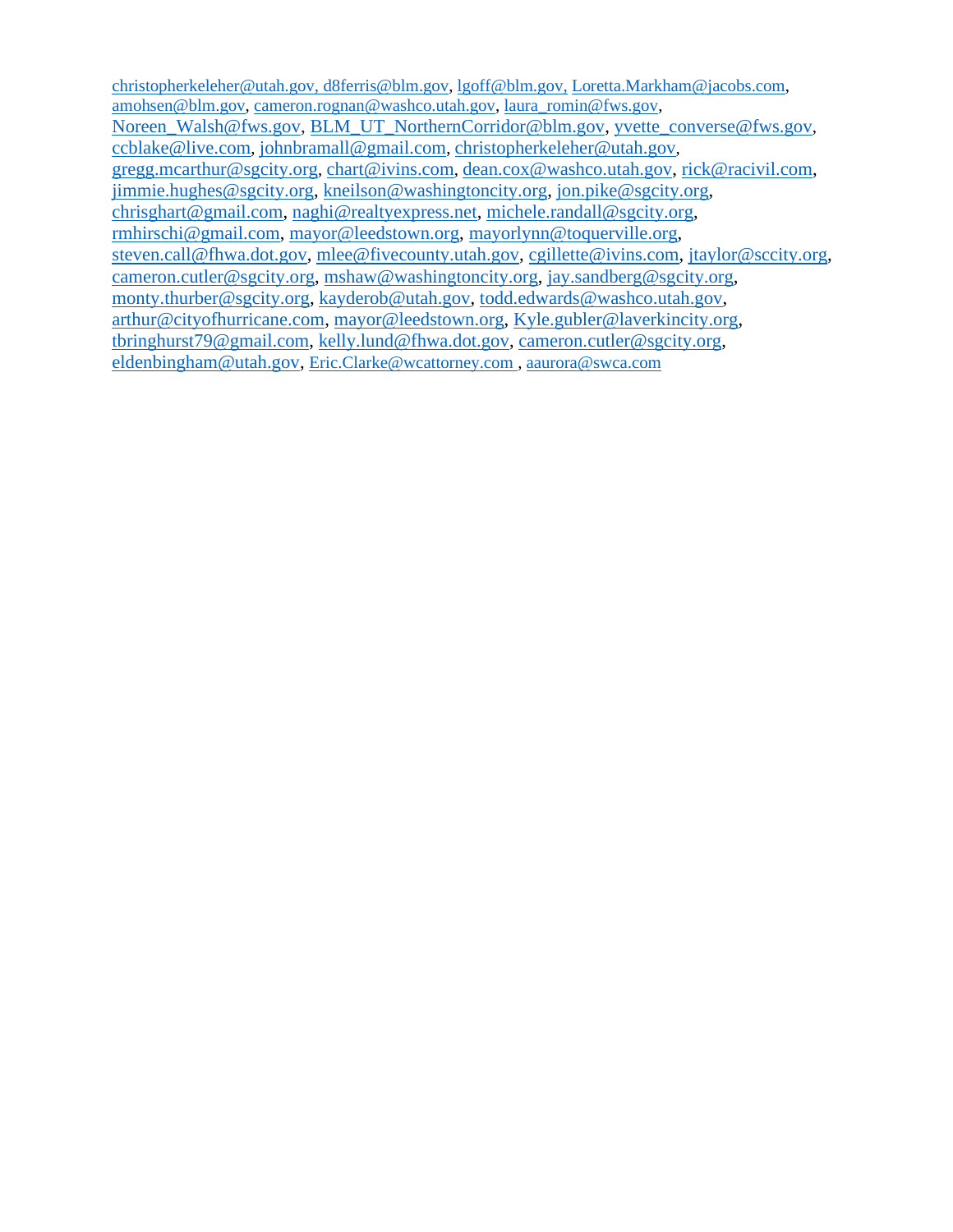## **Attachment to letter dated October 23, 2020, Red Cliffs Coalition Issues with the Inclusion and Consideration of Cost Estimates in the Northern Corridor Final Environmental Impact Statement (2800 (UTC0300), UTU-93620): Alternative 5 Variations to be Considered in Cost Estimates**

# **Contents**

# <span id="page-5-0"></span>**1 Background**

The purpose and need addressed by the DEIS specifies the "objective of reducing congestion, increasing capacity, and improving east-west mobility on arterial and interstate roadways between State Route 18 (SR 18) and Interstate 15 (I-15) at milepost 13<sup>7</sup>." DEIS Alternatives 2-4 address this objective by effectively bypassing existing roads between the two end points. Considering only impacts on traffic (i.e., excluding environmental and non-traffic socioeconomic impacts), these alternatives would have a *direct impact on thru traffic*, and an *indirect impact on traffic within Washington City and St. George* by removing that thru traffic from existing roads.

DEIS Alternative 5 is presented as if it was an equivalent solution to Alternatives 2-4, but it is not. It has the same direct and indirect effects as DEIS Alternatives 2-4, but has an additional *direct positive impact* on St. George traffic by adding efficiency to Red Hills Parkway (RHPW) at 200E and 1000E, and these efficiencies have a *direct negative impact* by closing or limiting access to RHPW from other roads. This makes neither the costs nor the benefits of DEIS Alternatives 2-4 and 5 comparable. In order to make them comparable, the DEIS should use CSU Alternative 1 (the flyovers, either option; see Figures 5 and 6), perhaps with some elements of CSU Alternative 2 (widening RHPW west of the flyovers), without those elements of CSU Alternative 2 that improve the intersections of 200E and 1000E with RHPW. We recognize that DEIS Alternative 5 has these additional benefits for St. George traffic, and that St. George may wish to implement those improvements, but they have nothing to do with the DEIS' purpose and need. The purpose and need can be accomplished with the flyovers alone. St. George may wish to implement these other improvements concurrent with CSU Alternative 1, since their location is proximate and their benefits unrelated to the DEIS may be significant, but they should not be considered as part of the improvements targeted by the DEIS, and their cost estimates, for purposes of comparison with DEIS Alternatives 2-4, should be excluded.

# <span id="page-5-1"></span>**2 Differences between DEIS Alternative 5 and CSU Alternatives 1 and 2**

While there isn't enough detail provided in the DEIS' illustrations and textual descriptions to be assured of correctly interpreting DEIS Alternative  $5<sup>8</sup>$ , it appears that:

<sup>7</sup> DEIS, Vol 1, section 1.2.1, ROW Applicant's Objectives.

<sup>8</sup> DEIS Alternative 5, Vol 3, Appendix J, section 4.8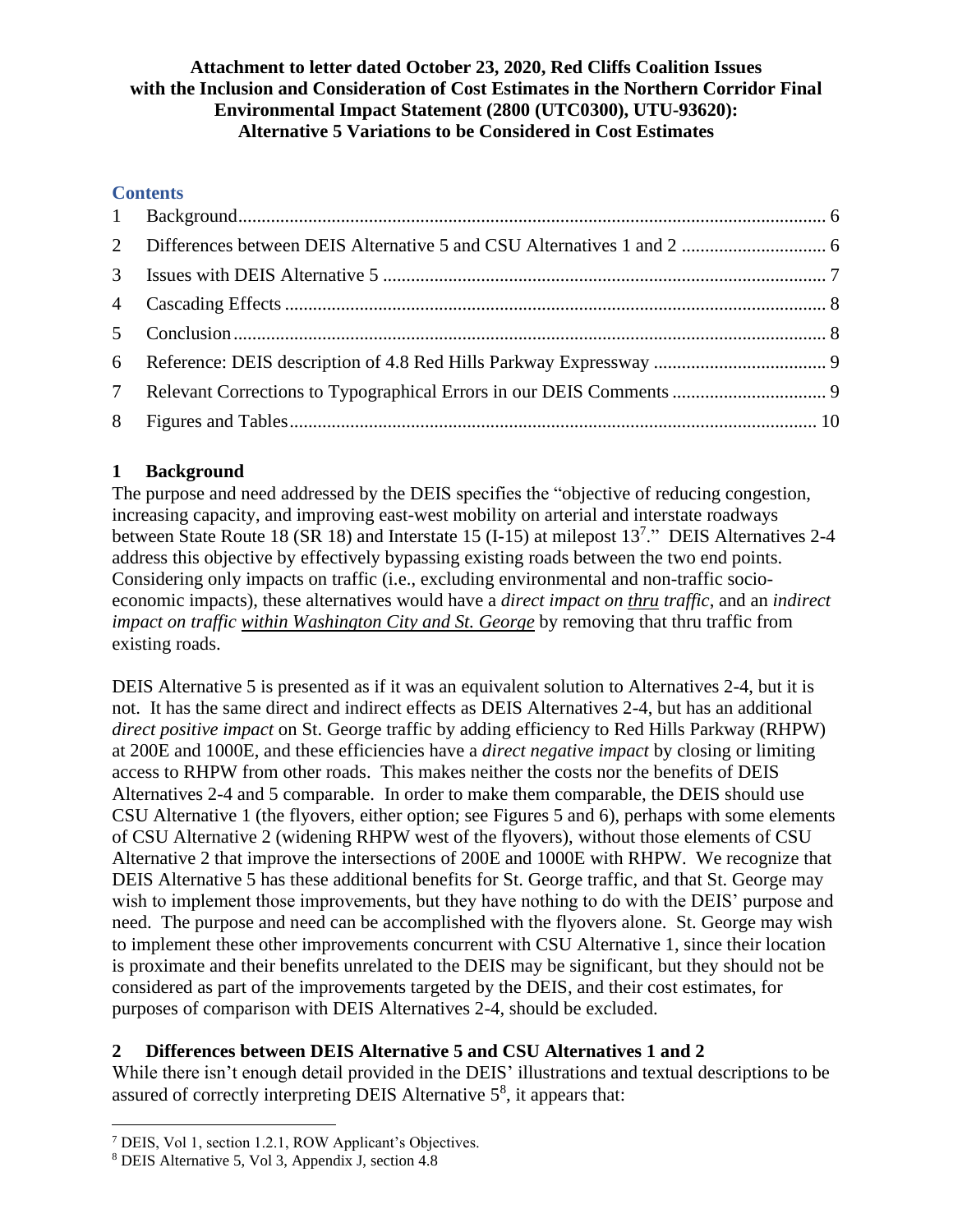- 1. RHPW is elevated from west of 900E to west of Highland Dr. (see figure 1 item A).
- 2. 1000E has an efficient grade-separated connection with RHPW (see figure 1 item B).
- 3. 1000E also has the ability to connect directly to and from I-15 via the flyover (see figure 1 item C).
- 4. 200E has a grade-separated connection with RHPW.
- 5. Businesses/traffic in the area north and south of RHPW between Water Works Dr and 350N are impacted due to the limited or eliminated access from Water Works Dr, 900E, Industrial, and Highland (see figures 2, 3, and 4).

CSU Alternative 1 (see figures 5 and 6) does not change any existing RHPW intersections; it only adds the flyover connections with I-15, addressing only the stated DEIS purpose and need. It offers two options for the flyover location and design, both different than that defined by DEIS Alternative 5. The south-bound I-15 flyover to west-bound RHPW would join RHPW at optional locations, to be determined by modeling. Our intuition is that Option 1 is better, to reduce congestion at 900E and 1000E, however this could change if elements of CSU Alternative 2 are to be implemented at some point. Option 2 aligns fairly closely with DEIS Alternative 5's implementation of the flyover element only. Option 1 has more property impacts than option 2 because it "flies over" businesses rather than follow the existing RHPW footprint, but much less than DEIS Alternative 5.

An element of CSU Alternative 2 could come into play if the additional thru traffic on RHPW from the implementation of CSU Alternative 1 impedes local traffic, more than would be affected by DEIS Alternative 5: widening RHPW for some distance west of the flyover connection with RHPW (even though inexplicably the DEIS says this is not necessary<sup>9</sup>). Other elements of CSU Alternative 2, especially the grade-separated intersections at 200E, 900E and 1000E, are unrelated to the DEIS' stated purpose and need, addressing downtown St George traffic congestion, independent of thruput between I-15 Exit 13 and SR18. While it may be wise to consider these improvements prior to finalizing the design of the flyover, they are not part of the DEIS, and should not be considered in any cost comparison.

## <span id="page-6-0"></span>**3 Issues with DEIS Alternative 5**

- 1. The grade-separated intersection at 1000E is not required to satisfy the DEIS' purpose and need statement. The flyover connection of RHPW and I-15 can be implemented without it (see CSU Alternative 1, figures 5 and 6). While adding this complex intersection may help downtown St. George traffic, that issue is not within the scope of the DEIS. It would be a St George city consideration to integrate it with the flyover. Without it, most projected property impacts described in the DEIS<sup>10</sup> would be eliminated.
- 2. It is unclear that a grade-separated intersection at 200E and RHPW is needed, or how it would be implemented if it was. The left turn traffic is relatively light, and the topography is very difficult, perhaps necessitating tunneling rather than bridging. Alternatives should be considered.
- 3. DEIS Alterative 5 appears to enable traffic on north-bound 1000E to merge onto northbound I-15 via the flyover (and conversely, traffic on south-bound I-15 to directly access south-bound 1000E), in addition to the connection with RHPW. This seems to be not only unnecessary, since traffic on 1000E can access I-15 via St George Blvd, but also dangerous since traffic from north-bound 1000E merging onto east-bound RHPW would have to cross traffic on east-bound RHPW merging onto north-bound I-15 on the flyover.

<sup>&</sup>lt;sup>9</sup> "The Red Hills Parkway Expressway environmental analysis is based on a conceptual roadway design that assumes no additional ground disturbance outside the current fencing would be necessary." DEIS Vol. 2, Pg. 3-57 <sup>10</sup> DEIS Vol 2, Chapter 3 section 3.26 on Socio-economics, table 3.26-6, Alternative 5 impacts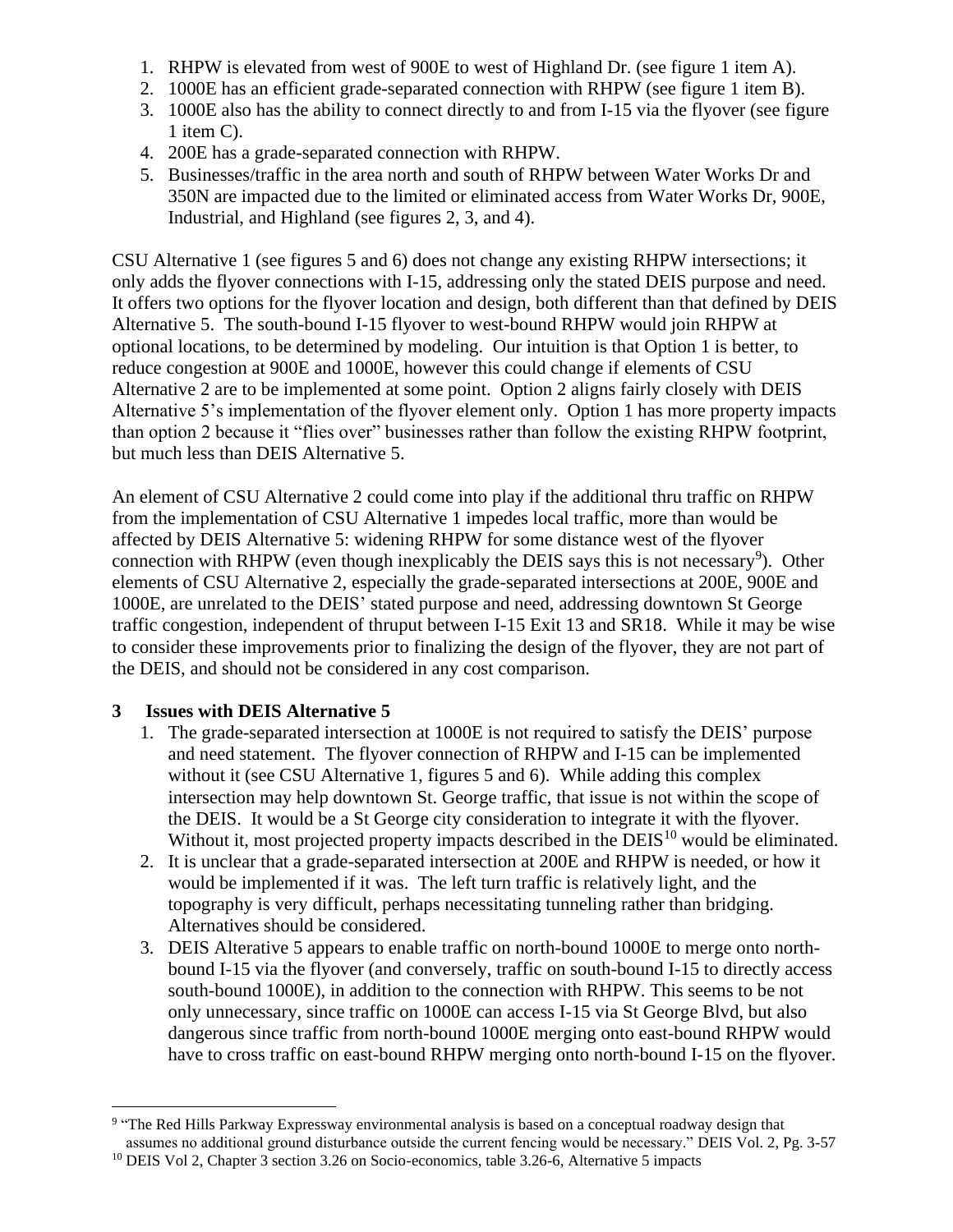- 4. DEIS Alternative 5 requires street closures and access limitations, and identifies businesses impacted by them without apparent rationale. For example:
	- There is no apparent consideration given to connecting 350N with Water Works Dr. to enable businesses and other roads in the vicinity to access 1000E and then onto RHPW (see Figure 7).
	- There is no apparent reason presented for dead-ending Highland Dr just short of RHPW, since the flyover is elevated at this point, not blocking its connection to RHPW.

These omissions seem to unnecessarily burden businesses in the area. Accommodations could eliminate many of the property impacts (see Figure 8). Note that these issues have nothing to do with the DEIS alternatives analysis since they are not required to address the purpose and need statement, but rather are unrelated improvements to St. George traffic flow.

5. There are many properties identified as impacted by this alternative<sup>11</sup>, yet neither the impacts not the reason for them are defined. The impacts seem to be greatly overstated. It appears that many of them could be eliminated or reduced to the required elevated roadway support pillar footprints. These would be apparent in an appropriately detailed design, indicating the design detail necessary to adequately determine the impacts has not yet been developed. If it has, it should be (and should have been) made available for public review. Without that level of detail design, the impacts and related costs cannot be properly estimated. A detailed accounting and critique of the properties identified as impacted in the DEIS is described in table 1. Again, the vast majority of these issues have nothing to do with the DEIS alternatives analysis since they are not required to address the purpose and need statement, but rather are unrelated improvements to St. George traffic flow.

# <span id="page-7-0"></span>**4 Cascading Effects**

DEIS Alternatives 2-5 introduce issues at the Bluff/SR-18/RHPW intersection that are not addressed. The existing intersection seems biased in the wrong direction (favoring north-south rather than east-west traffic), has a confusing configuration (not shown in the DEIS, exits in the center lane rather than outside lanes), and will probably have to be re-designed as a full cloverleaf. Effects further cascade to the Bluff-Sunset intersection, and down Snow Canyon Parkway, in the form of added traffic that is not addressed. The DEIS omits consideration of these cascading effects, which should also be addressed in the cost estimates. Alternative 6 is the only solution that avoids these effects.

# <span id="page-7-1"></span>**5 Conclusion**

DEIS Alternative 5, combining elements of CSU Alternatives 1 and 2, has many optional elements and sub-alternatives that must be considered. These alternative analyses and resultant conclusions will have very large impact on the cost estimate. The cost estimate must be based upon an optimized solution, and Alternative 5 has far too many issues to be considered optimized. The level of design submitted in the DEIS is too sparse to enable interpretation of the basic concept, much less to understand which options/sub-alternatives were considered and discarded, and for what reasons. This puts the public in an untenable position trying to comment on the merits of the design. It is a standard engineering practice to document the options considered, provide data on their evaluation and rationale for selecting one over the other. This detail is missing from the DEIS, and it should not be. Cascading effects should influence the preferred alternative, and their implementation options, but are not addressed in either the Purpose and Need Statement or in the solutions.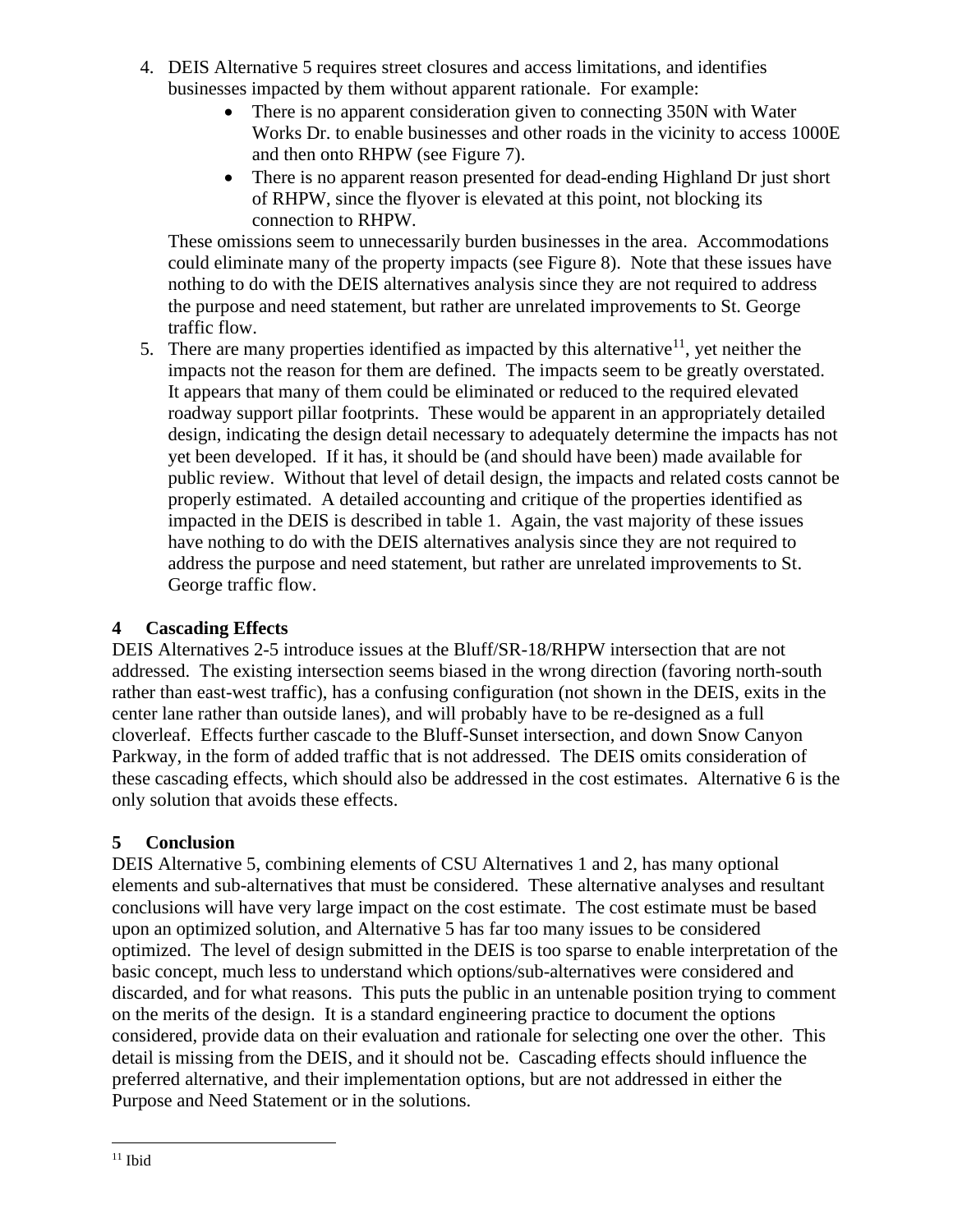These issues call into question the veracity of the preferred alternative and the Purpose and Need, and the transparency of the process. The entire Northern Corridor concept, from its inception through this NEPA process, has been opaque, and the public has been systematically denied engagement in development of reasonable alternatives.

# <span id="page-8-0"></span>**6 Reference: DEIS description of 4.8 Red Hills Parkway Expressway**

The Red Hills Parkway Expressway alternative proposes changes to Red Hills Parkway instead of a new road across BLM-administered lands within the NCA (Figure 2). This alternative assumes that the BLM would not issue UDOT a ROW grant across the Red Cliffs NCA for the Northern Corridor. Rather, the BLM would need to grant necessary ROW amendments to the City of St. George's existing FLPMA Title V ROW for the Red Hills Parkway. This alternative would convert Red Hills Parkway into a grade-separated expressway between I-15 and Bluff Street. Improvements would include new east-to-north and south-to-west connections to I-15 to connect Red Hills Parkway directly to I-15, including an additional lane in each direction extending most of the length between 200 East and 900 East. The alternative would also convert the existing at-grade signalized intersections at 200 East (Skyline Drive) and 1000 East to gradeseparated interchanges with necessary modifications to the mainline roadway to accommodate the new interchanges. New flyover ramps would be constructed to connect Red Hills Parkway to I-15.

The intersections at 900 East and Industrial Road would be closed and/or converted to right-inright-out movements only because of their proximity to the 1000 East interchange and the I-15 flyover ramps. The intersection at Highland Drive would be closed. Existing driveways along the existing roadway to public and private properties would either be closed or converted to right-inright-out movements only; all left turns in and out would be prohibited.

Additional widening of Red Hills Parkway at various locations between 200 East and 900 East would be required to add exclusive turn lanes for access to individual properties and/or public use areas where feasible. Section 3.26 of the main Draft EIS details these areas requiring widening and lists the partial and full acquisitions and changes in access that would be required to accommodate the widening. The existing pedestrian trail along Red Hills Parkway would be relocated in various locations between 200 East and 900 East to accommodate improvements including lengthening of the existing pedestrian tunnel under Red Hills Parkway in the Pioneer Park area. The speed limit with the expressway alternative would be from 45- to 50-miles per hour.

The Red Hills Expressway was evaluated through the transportation and resource analysis to determine if the alignment met the BLM's criteria for moving forward for detailed analysis; specifically, if it was technically and economically feasible and if its effects differed from the other Northern Corridor alternatives, as described in Section 5.

## <span id="page-8-1"></span>**7 Relevant Corrections to Typographical Errors in our DEIS Comments**

Corrections to Issue 7, page 73 are highlighted: The DEIS rates the BLMB preferred Alternative 3 as inferior to the Alternatives 45 and 56 in terms of environmental impacts (ref DEIS Executive Summary, Table ES.5-1. Alternative Comparison by Resource Table). Similarly, Alternative 3 rates no better than Alternatives 4 and 5 in terms of traffic congestion relief (ref Appendix J, Highway Alternatives Development Technical Report, Table 4. Transportation Analysis: 2050 Evening Peak Hour Intersection LOS Results). There appears to be no valid reason for the BLM's preference. Please provide the rationale.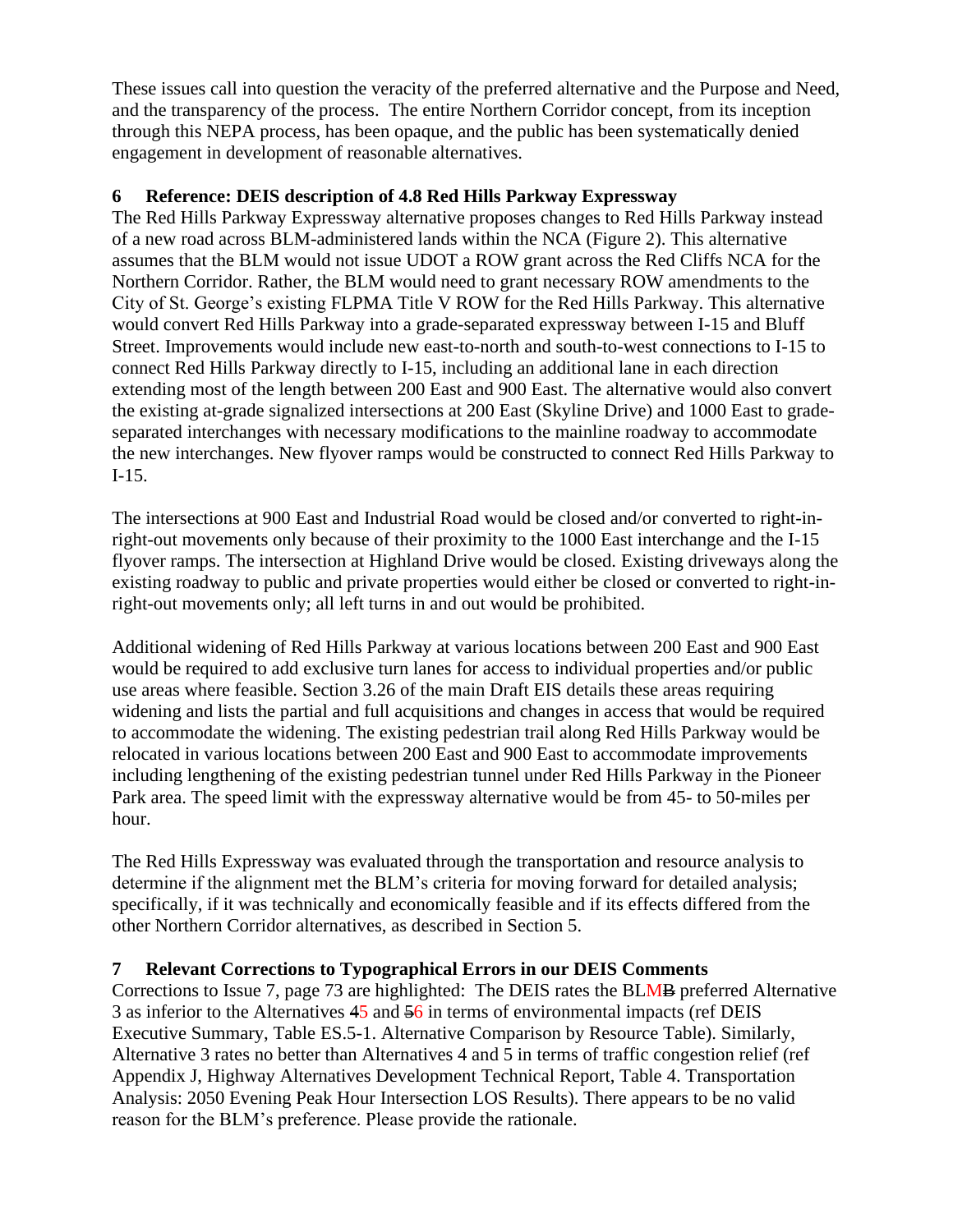#### <span id="page-9-0"></span>**Figures and Tables** 8

#### Figure 1: 1000E and east end of RHPW Expressway

A: Elevated section of RHPW

B: Grade-separated intersection at RHPW and 1000E with entrance and exit ramps

C: Access from north-bound 1000E to both east-bound I-15 and RHPW



Figure 2: Properties impacted by access limited by the 1000E-RHPW grade-separated intersection, per DEIS

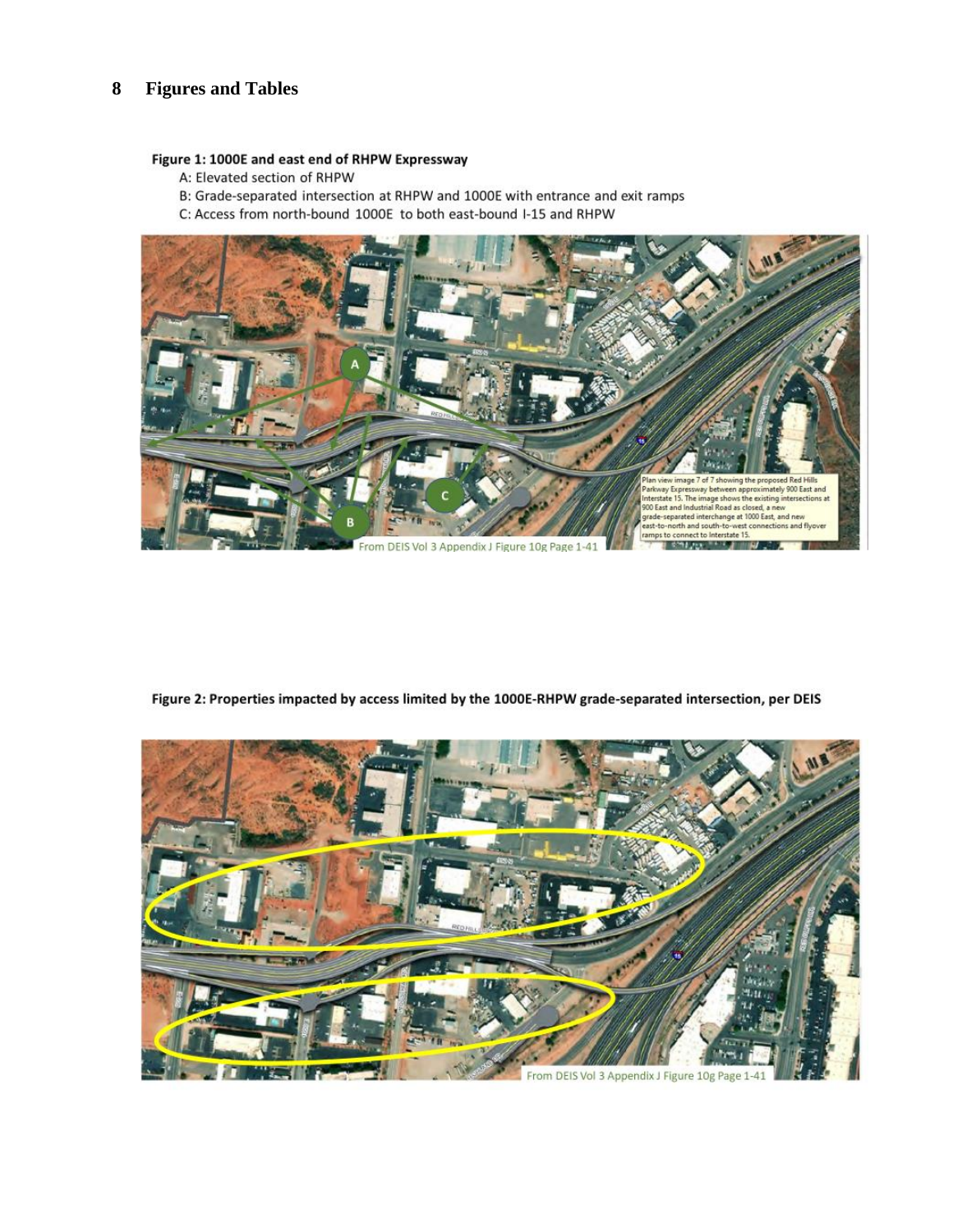Figure 3: Properties impacted by access limited by the 1000E-RHPW grade-separated intersection, per DEIS



From DEIS Vol 3 Appendix J Figure 10f Page 1-40

Figure 4: Properties impacted by access limited by the 1000E-RHPW grade-separated intersection, per DEIS

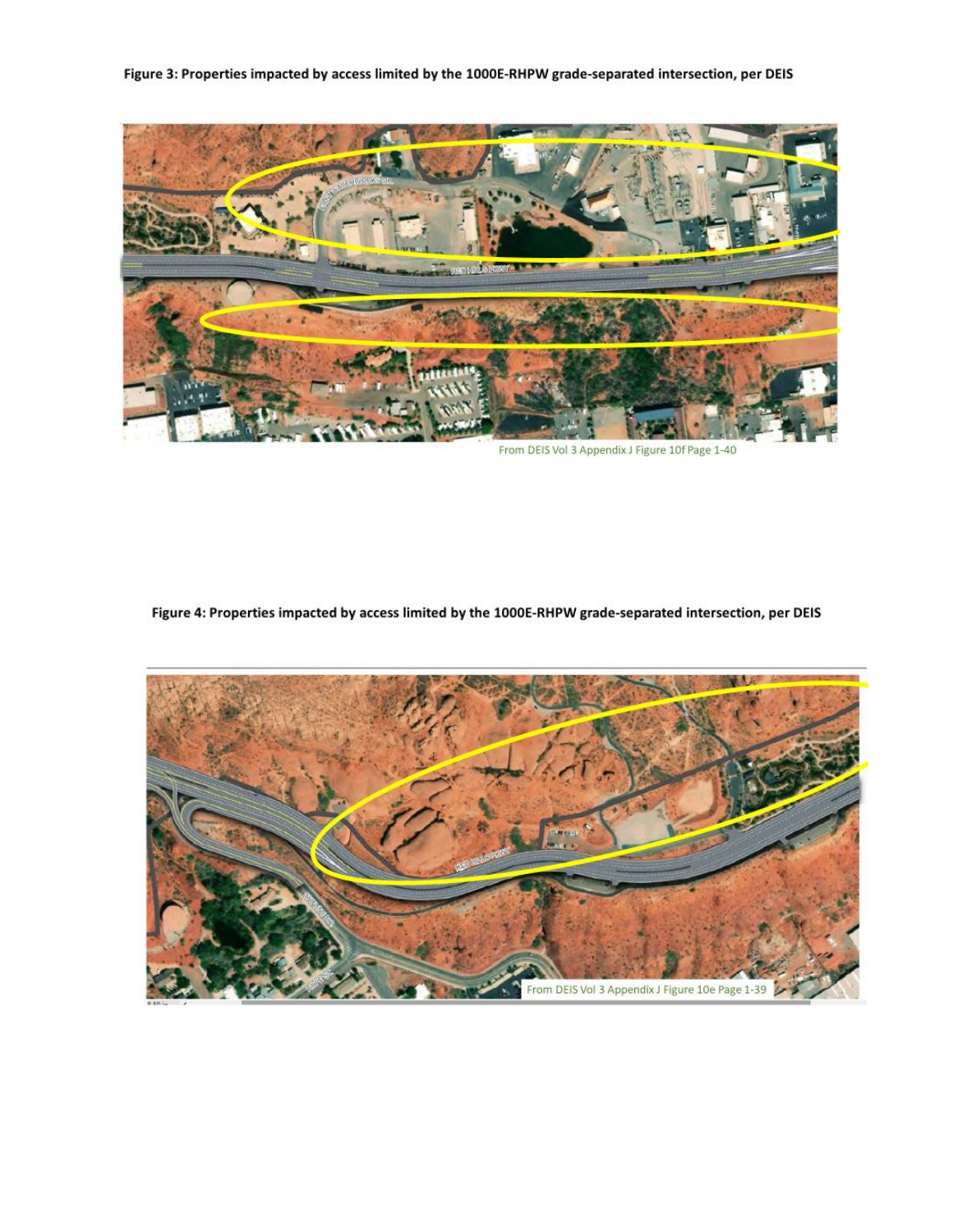#### Figure 5: CSU Alternative 1 Option 1



#### Figure 6: CSU Alternative 1, Option 2 CSU Alternative I: Red Cliffs to I-15 Connector Viaduct bypassing congestion area A and relieving congestion area B



Option 2A: Begin the viaduct farther west on Red Hills Parkway, causing no impact to existing 900E and 1000E intersections (this option is most directly comparable to DEIS Alternatives 2-4 in terms of addressing the Purpose and Need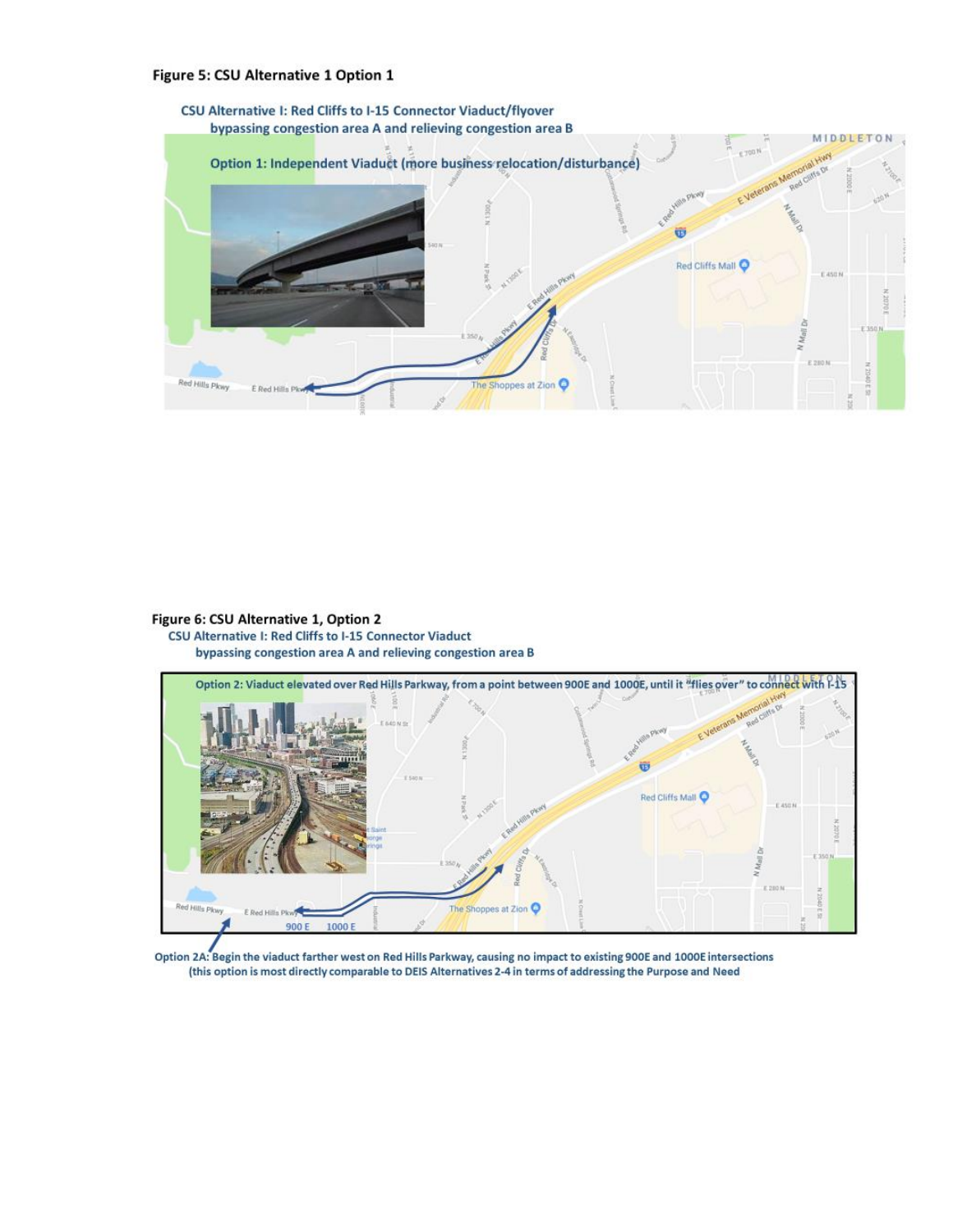#### Figure 7: Connecting Highland to RHPW



#### Figure 8: Access to RHPW from Pioneer Park, the Water District, City Utilities, Industrial Park

#### Three new road segments connecting

- 1. Pioneer Park/Desert Garden parking lot with Water Works Dr behind the Water District
- 2. Water Works Dr to 350N and 1000E behind the city utilities property
- 3. 900E to 350N next to city utilities
- 



Right turn only into/out of Pioneer Park/Desert Garden, Water Works Dr, 900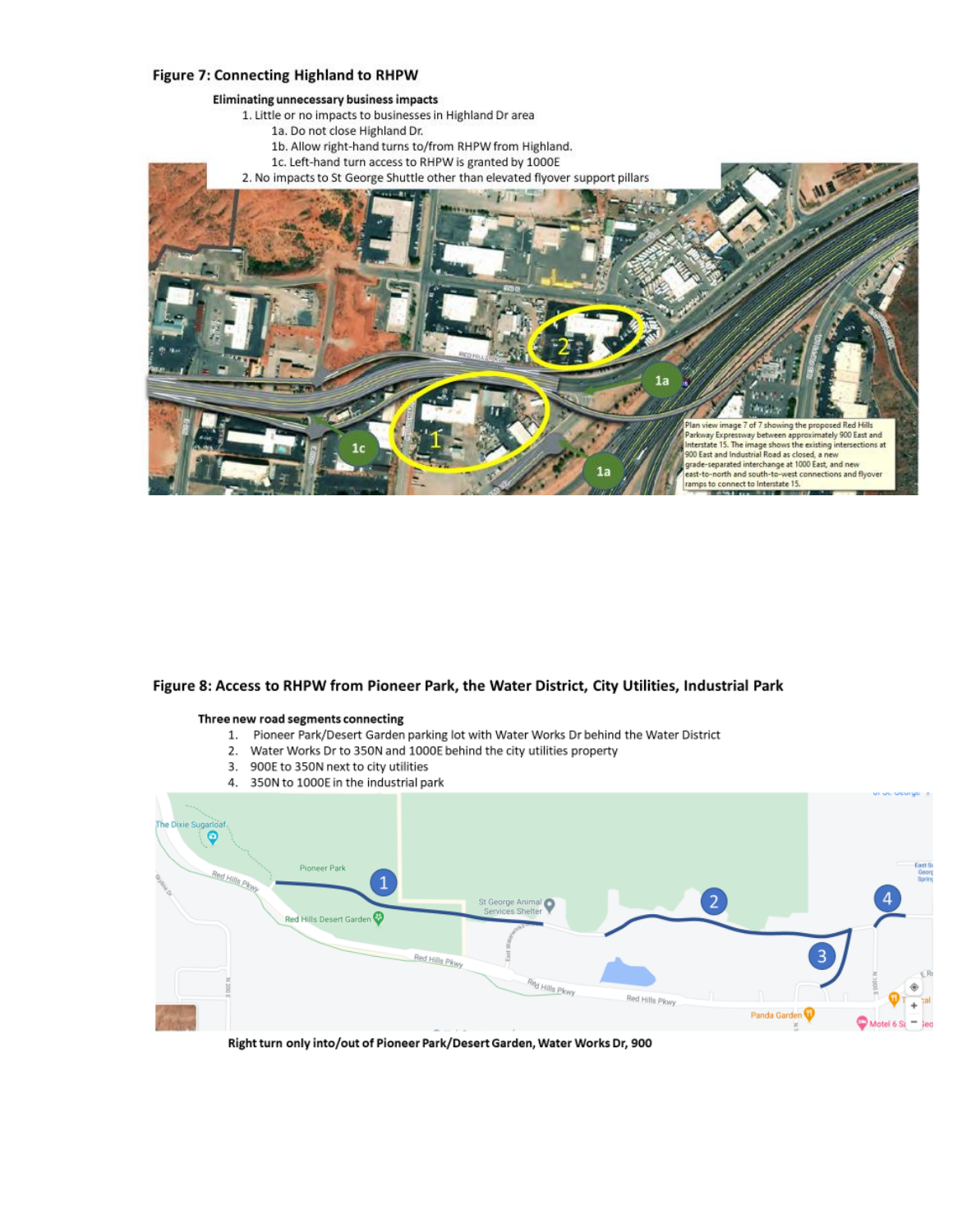### **Table 1: Accounting of DEIS Alternative 5 Impacted Properties 12**

| Analysis of DEIS Alt. 5 Business Impacts |              |                                 |              |                   |                           |                                                                                                                                             |                                                                                                                                                                                                                                                                                                                                                                                                                                                                        |
|------------------------------------------|--------------|---------------------------------|--------------|-------------------|---------------------------|---------------------------------------------------------------------------------------------------------------------------------------------|------------------------------------------------------------------------------------------------------------------------------------------------------------------------------------------------------------------------------------------------------------------------------------------------------------------------------------------------------------------------------------------------------------------------------------------------------------------------|
| Parcel ID or<br>Owner                    | Parcel Type: | Owner<br>Name                   | Size-Acres   | Purchase<br>Acres | Map Label<br>(next page)  | <b>CSU's Guess of the</b><br><b>Reason for DEIS's stated</b><br><b>Impact</b>                                                               | <b>CSU's Suggested Solutions</b>                                                                                                                                                                                                                                                                                                                                                                                                                                       |
| <b>Relocations</b>                       |              |                                 |              |                   |                           |                                                                                                                                             |                                                                                                                                                                                                                                                                                                                                                                                                                                                                        |
| SG-1328-<br>$A-1-N$                      | $\mathsf{C}$ | Panda<br>Garden<br>Take Out     | 0.7          | 0.7               | A                         | A. Ramps for 1000E -<br>RHPW intersection in DEIS<br>Alternative 5                                                                          | Since the reason for this impact is not applicable to the DEIS purpose<br>and need, it should not be counted. Even if St George decides it wants<br>to create this intersection improvement independently, this property<br>does not need to be impacted at all.                                                                                                                                                                                                       |
| SG-1328-<br>$A-2-N$                      | $\mathsf{C}$ | Motel 6                         | 1.2          | 1.2               | B                         | B. Ramps for 1000E -<br>RHPW intersection<br>And/or<br>Flyover ramp for CSU<br>Alternative 1 Option 1                                       | Since the reason for 1000E intersection's impact is not applicable to<br>the DEIS purpose and need, it should not be counted. Even if St<br>George decides it wants to create this intersection improvement<br>independently, this property may not need to be totally purchased and<br>relocated.<br>If CSU's alternative 1 option 1 is implemented, there would be some<br>impacts for support pillars, but not total relocation. Option 2 would<br>have not impact. |
| $SG-1328-$                               | $\mathsf{C}$ | Studio 6                        | 1.5          | 1.5               | $\mathbf C$               | Same as A above                                                                                                                             | Same as A above.                                                                                                                                                                                                                                                                                                                                                                                                                                                       |
| $A-3-N$<br>SG-1381-<br>B                 | $\mathsf{C}$ | The Marble<br>Factory           | 2.1          | 2.1               | D                         | D. Access to RHPW limited<br>by 1000E-RHPW<br>intersection                                                                                  | D. Since the reason for this impact is not applicable to the DEIS<br>purpose and need, it should not be counted. Even if St George decides<br>it wants to create this intersection improvement independently, this<br>property does not need to be impacted at all since access can be gained<br>by via Highland, which does not need to be dead-ended short of<br>RHPW.                                                                                               |
|                                          |              | Ridgeline<br>Financial of       |              |                   | E                         |                                                                                                                                             | Same as D above.                                                                                                                                                                                                                                                                                                                                                                                                                                                       |
| SG-1381-<br>D                            | C            | Utah<br>Tropical<br>Smoothie    | 0.9          | 0.9               | $\boldsymbol{\mathrm{F}}$ | Same as D above.<br>Same as B above                                                                                                         | Same as B above                                                                                                                                                                                                                                                                                                                                                                                                                                                        |
|                                          |              | <b>Stars Dance</b><br>Studio    |              |                   | G                         | Same as B above                                                                                                                             | Same as B above                                                                                                                                                                                                                                                                                                                                                                                                                                                        |
| SG-1381-<br>N                            | $\mathsf{C}$ | Winsupply                       | 1.9          | 0.5               | H                         | Same as D above                                                                                                                             | Same as D above.                                                                                                                                                                                                                                                                                                                                                                                                                                                       |
| SG-1740-<br>$A-1-B-3-A$                  | $\mathsf{C}$ | Beehive<br>Rental and<br>Sales  | 0.7          | 0.3               | I                         | Same as D above.                                                                                                                            | Same as D above.                                                                                                                                                                                                                                                                                                                                                                                                                                                       |
| SG-IND-<br>$P-17-B$                      | C            | St. George<br>Shuttle           | 3.2          | 0.8               | J                         | Flyover ramp for DEIS<br>Alternative 5 or CSU<br>Alternative 1 and/or access<br>limited by flyover                                          | This should be minor impact only for flyover support pillars                                                                                                                                                                                                                                                                                                                                                                                                           |
| $SG$ -IND-<br>P-18-B                     | $\mathsf{C}$ | Southwest<br>Diesel             | 1.8          | 0.3               | K                         | Access limited by flyover                                                                                                                   | Access need not be limited.                                                                                                                                                                                                                                                                                                                                                                                                                                            |
| St. George<br>Streets and<br>Energy      |              | City<br>Utilities               | 45.2         | 3.7               | L                         | L. Access to RHPW<br>blocked by 1000E-RHPW<br>intersection and DEIS<br>Alternative 5 or CSU<br>Alternative 1 Option 1<br>flyover connection | L. Access could be allowed via new connection from Waterworks Dr.<br>to 350 N.                                                                                                                                                                                                                                                                                                                                                                                         |
| <b>Partial Acquisitions</b>              |              |                                 |              |                   |                           |                                                                                                                                             |                                                                                                                                                                                                                                                                                                                                                                                                                                                                        |
| SG-1381-<br>$E-1$                        | $\mathsf C$  | Gustave A<br>Larson<br>Company  | 3.5          | 0.8               | M                         | Same as L above.                                                                                                                            | Same as L above.                                                                                                                                                                                                                                                                                                                                                                                                                                                       |
| $SG-1734-$<br>$A-1-B-1$                  | $\mathsf{C}$ | St. George<br>Animal<br>Shelter | 5.5          | 0.1               | ${\rm N}$                 | Same as L above.                                                                                                                            | Same as L above.                                                                                                                                                                                                                                                                                                                                                                                                                                                       |
| SG-1734-<br>$A-1-B-2$                    | $\mathsf{C}$ | AWI                             | $\mathbf{1}$ | 0.2               | $\mathbf{O}$              | Same as L above.                                                                                                                            | Could be same as L above if access could be granted to the new road.                                                                                                                                                                                                                                                                                                                                                                                                   |

<sup>&</sup>lt;sup>12</sup> Based on DEIS Vol 2 Section 3.26, Table 3.26.6, Alternative 5 Property Impacts, Page 3-168, with **highlighted columns** added. See "Parcel Type" coding below.